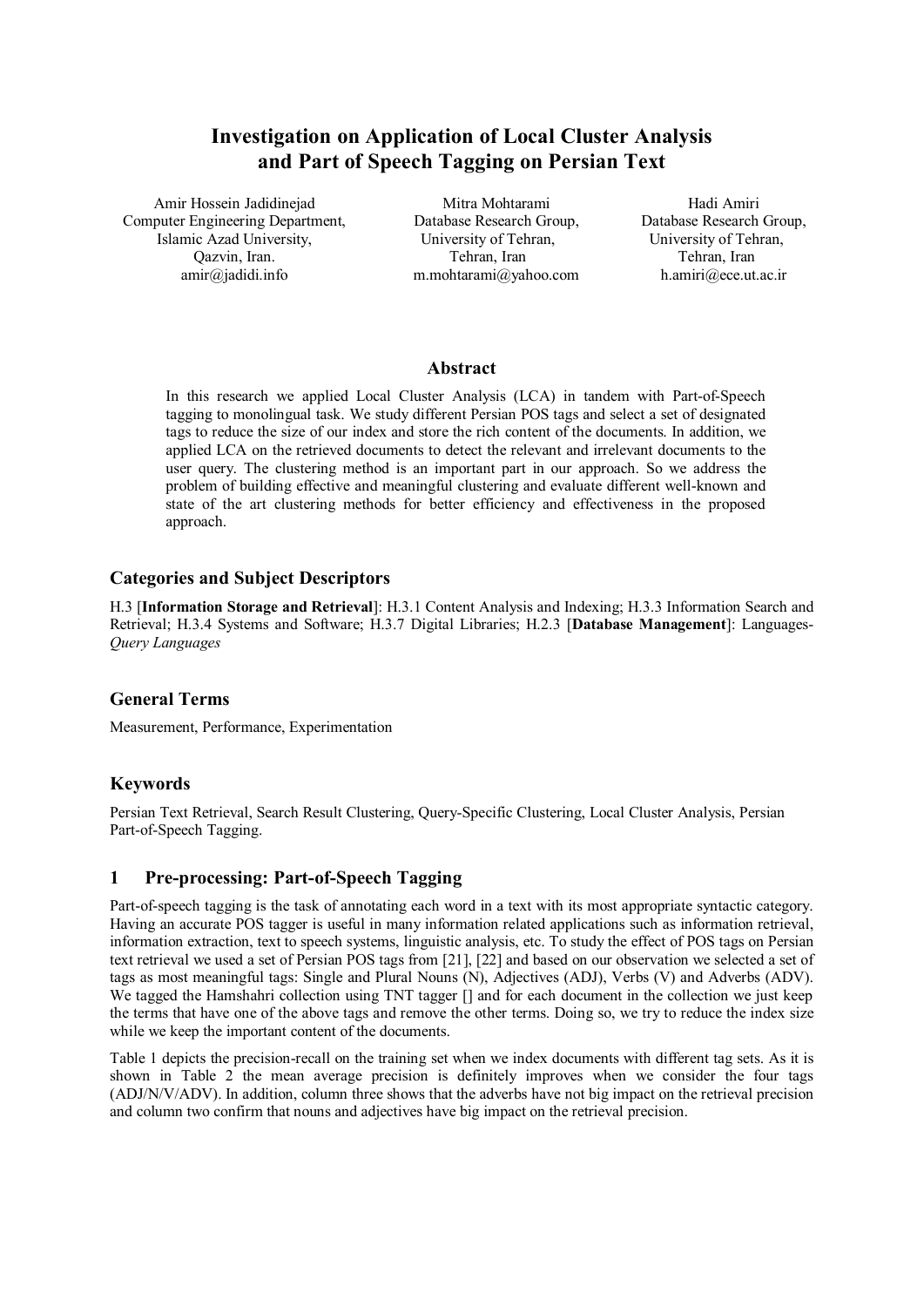| Recall        | <b>Precision</b> |        |         |                    |  |  |  |  |  |
|---------------|------------------|--------|---------|--------------------|--|--|--|--|--|
|               | N                | ADJ/N  | ADJ/N/V | <b>ADJ/N/V/ADV</b> |  |  |  |  |  |
| 0.0           | 0.6915           | 0.7687 | 0.7745  | 0.7905             |  |  |  |  |  |
| 0.1           | 0.5666           | 0.6478 | 0.6547  | 0.6573             |  |  |  |  |  |
| 0.2           | 0.5006           | 0.5789 | 0.5905  | 0.5908             |  |  |  |  |  |
| 0.3           | 0.4234           | 0.5153 | 0.5207  | 0.5230             |  |  |  |  |  |
| 0.4           | 0.3669           | 0.4572 | 0.4718  | 0.4716             |  |  |  |  |  |
| 0.5           | 0.3269           | 0.4093 | 0.4272  | 0.4276             |  |  |  |  |  |
| 0.6           | 0.2691           | 0.3365 | 0.3447  | 0.3452             |  |  |  |  |  |
| 0.7           | 0.1861           | 0.2458 | 0.2623  | 0.2629             |  |  |  |  |  |
| 0.8           | 0.1445           | 0.1928 | 0.1960  | 0.2044             |  |  |  |  |  |
| 0.9           | 0.0624           | 0.0900 | 0.0918  | 0.0917             |  |  |  |  |  |
| 1.0           | 0.0381           | 0.0492 | 0.0498  | 0.0492             |  |  |  |  |  |
| <b>MAP</b>    | 0.3011           | 0.3685 | 0.3770  | 0.3791             |  |  |  |  |  |
| <b>GMAP</b>   | 0.1829           | 0.2892 | 0.3028  | 0.3053             |  |  |  |  |  |
| <b>R-PREC</b> | 0.3579           | 0.4205 | 0.4202  | 0.4212             |  |  |  |  |  |

**Table 1** Part-of-Speech tagging results on train set.

# **2 Post-processing: Local Cluster Analysis**

The LCA framework operates as follows (Fig. 1): First initial results retrieve per query based on standard method, then clustering is apply on initial results and separate it into two clusters. After the clustering step, we have to choose relevant cluster and then re-rank results based on it. The proposed architecture has some key features [1]:

- · *Simple and high performance*. [1] shows that it's better than the best known standard Persian retrieval systems [3], [5], [14].
- · *Independent of initial system architecture*. It can embed in any fabric information retrieval system. It cause proposed architecture very good envisage for the web search engines.
- · *High-Precision*. Relevant documents exhibit at top of the result list.

[1] indicate that the LCA technique is effective and efficient with an overall performance superior than best methods in initial retrieval [3], [5] and [14]. There are related works such as [17], [18] and [6]. Following contains brief description about LCA approach, see [1] for more details.

## **a) The initial retrieval**

Some experimental results [2], [3], [5], [12] and [14] show that 4-gram and term based vector space model with Lnu.ltu weighting scheme has acceptable performance for Persian text retrieval so far. The effectiveness of these methods describe in the initial column of Table 2 and Table 3. We leverage Lemur toolkit [12] in this section.

## **b) Construction of clusters**

We consider algorithms that assume the vector space representation for documents and modeled as featureobject matrices (especially term-document matrix).

K-means [4], [20] is probably the most celebrated and widely used clustering technique; hence it is the best representative of the class of iterative centroid-based divisive algorithms. On the other hand, PDDP [7] is representative of the non-iterative techniques based upon the Singular Value Decomposition (SVD) of a matrix built from the data set. PDDP can be quite efficient in comparison to other agglomerative hierarchical algorithms [8]. The authors in [20] presented a comparative analysis on the bisecting k-means and PDDP clustering algorithms.

Two well-known disadvantages of the k-means algorithm are that the generated clusters depend on the specific selection of initial centroid and that the algorithm can be trapped at local minima of the objective function [10]. Therefore, one run of k-means can easily lead to clusters that are not satisfactory and users are forced to initialize and run the algorithm multiple times.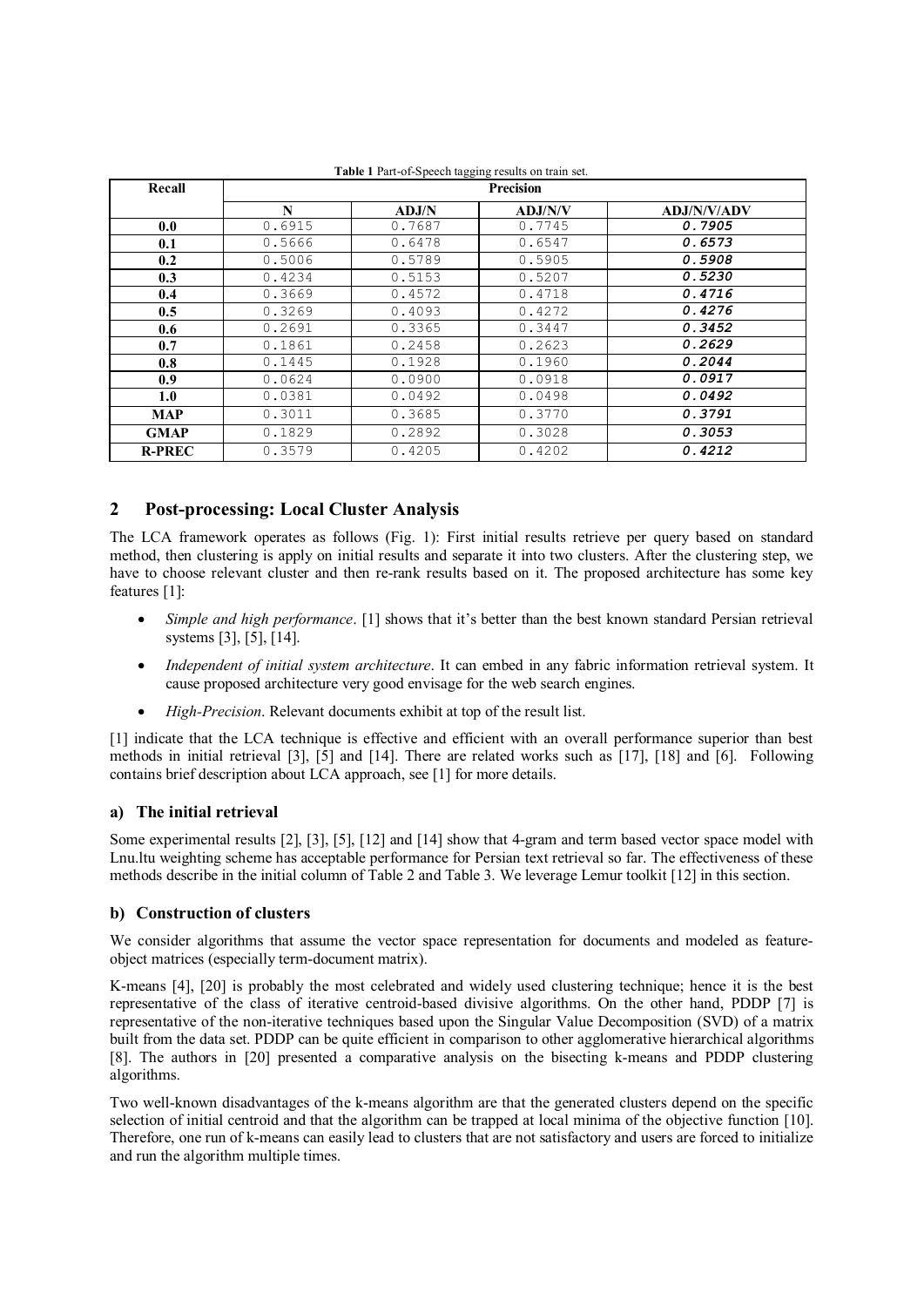Regarding the PDDP, despite the convenient deterministic nature, it is easy to construct examples where PDDP produces inferior partitioning than k-means [10]. PDDP is known as effective clustering method for text mining [8] [9] when term-document matrix is very large and extremely sparse.



**Fig. 1** Local Cluster Analysis architecture

In LCA approach we need deterministic clustering algorithm with high quality semantic, so we turn to some state of the art researches [10] that have been studying the characteristics of PDDP and have been considering ways to improve its performance. [10] shows how to leverage the power of k-means and some interesting recent theory in order to better steer the partitioning decision at each iteration of PDDP.

We apply above algorithms and evaluate the final results per clustering method. TMG [11] has been used for the construction of term-document matrix and used logarithmic local term and IDF global weighting on Hamshahri queries. See results in Table 2 and Table 3.

## **c) Cluster analysis**

In the cluster analysis step we have to analyze clusters content and choose relevant and irrelevant cluster. It's an important selection.

Each cluster has a cluster centroid in the form of a vector which is useful as a representative of a cluster. We conjecture that relevant cluster centroid must be near than irrelevant cluster centroid to the query so clusters centroid and query vector compare with cosine similarity measure [4] and choose relevant cluster.

## **d) Documents re-ranking**

We focus on initial retrieved documents and combine it with clusters evidence. Re-ranked list consist of two sections. Relevant section contains documents in the relevant cluster and the irrelevant section contains documents in the irrelevant cluster in order of initial retrieved documents.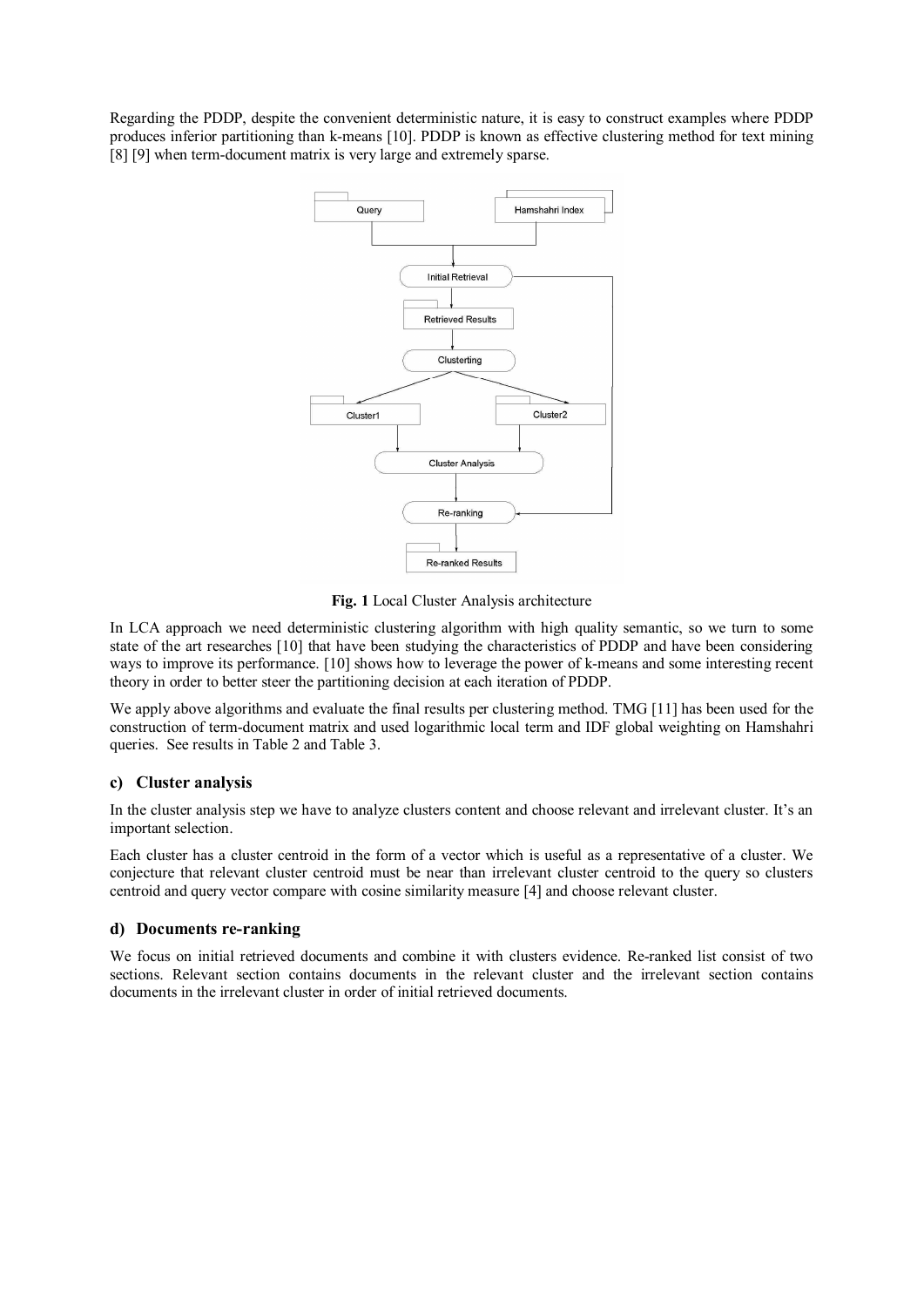| Recall | <b>Precision</b> |             |            |            |              |                                |        |  |  |  |  |
|--------|------------------|-------------|------------|------------|--------------|--------------------------------|--------|--|--|--|--|
|        | <b>Initial</b>   | <b>PDDP</b> | E.K-means* | S.K-means* | PDDP 2Means* | PDDP OPT 2MEANS PDDP OPTCUT PD |        |  |  |  |  |
| 0.0    | 0.5037           | 0.8345      | 0.833500   | 0.820945   | 0.845005     | 0.8284                         | 0.8413 |  |  |  |  |
| 0.1    | 0.4103           | 0.6603      | 0.725994   | 0.684740   | 0.718321     | 0.6992                         | 0.6654 |  |  |  |  |
| 0.2    | 0.3817           | 0.5663      | 0.661786   | 0.607776   | 0.657949     | 0.5774                         | 0.5776 |  |  |  |  |
| 0.3    | 0.3653           | 0.5230      | 0.600378   | 0.547230   | 0.603402     | 0.5096                         | 0.5060 |  |  |  |  |
| 0.4    | 0.3489           | 0.4681      | 0.539994   | 0.493411   | 0.549842     | 0.4586                         | 0.4687 |  |  |  |  |
| 0.5    | 0.3314           | 0.4154      | 0.478150   | 0.445955   | 0.497103     | 0.4185                         | 0.4209 |  |  |  |  |
| 0.6    | 0.3139           | 0.3703      | 0.420919   | 0.396584   | 0.445274     | 0.3732                         | 0.3686 |  |  |  |  |
| 0.7    | 0.2886           | 0.3241      | 0.365966   | 0.348759   | 0.389229     | 0.3330                         | 0.3250 |  |  |  |  |
| 0.8    | 0.2533           | 0.2801      | 0.303962   | 0.289828   | 0.321746     | 0.2806                         | 0.2746 |  |  |  |  |
| 0.9    | 0.1612           | 0.1799      | 0.189509   | 0.183478   | 0.200872     | 0.1740                         | 0.1735 |  |  |  |  |
| 1.0    | 0.0342           | 0.0417      | 0.043988   | 0.040782   | 0.045484     | 0.0362                         | 0.0363 |  |  |  |  |

**Table 2** Interpolated Recall-Precision on Hamshahri with the best initial retrieval method and different clustering variants. \* Average over 100 runs.

**Table 3** Other evaluation measures on Hamshahri with the best initial retrieval method and different clustering variants. \* Average over 100

| runs.            |           |             |            |          |          |                                                        |        |  |  |  |  |
|------------------|-----------|-------------|------------|----------|----------|--------------------------------------------------------|--------|--|--|--|--|
| <b>Criterion</b> | Values    |             |            |          |          |                                                        |        |  |  |  |  |
|                  | Initial l | <b>PDDP</b> | E.K-means* |          |          | S.K-means* PDDP 2Means* PDDP OPT 2MEANS PDDP OPTCUT PD |        |  |  |  |  |
| <b>MAP</b>       | 0.2766    | 0.3957      | 0.451731   | 0.416990 | 0.459822 | 0.3982                                                 | 0.3949 |  |  |  |  |
| <b>GMAP</b>      | 0.2186    | 0.3060      | 0.360739   | 0.332635 | 0.369182 | 0.3155                                                 | 0.3112 |  |  |  |  |
| R-Prec           | 0.2898    | 0.3822      | 0.454330   | 0.414220 | 0.465161 | 0.3903                                                 | 0.3866 |  |  |  |  |
| <b>P5</b>        | 0.2646    | 0.6000      | 0.636797   | 0.583229 | 0.618098 | 0.5908                                                 | 0.6000 |  |  |  |  |
| <b>P10</b>       | 0.2800    | 0.5185      | 0.577830   | 0.522268 | 0.560636 | 0.5077                                                 | 0.5077 |  |  |  |  |
| P <sub>15</sub>  | 0.2974    | 0.4800      | 0.534447   | 0.487479 | 0.523282 | 0.4749                                                 | 0.4708 |  |  |  |  |
| <b>P20</b>       | 0.3023    | 0.4469      | 0.505373   | 0.459854 | 0.503223 | 0.4385                                                 | 0.4369 |  |  |  |  |



**Fig. 2** Interpolated Recall-Precision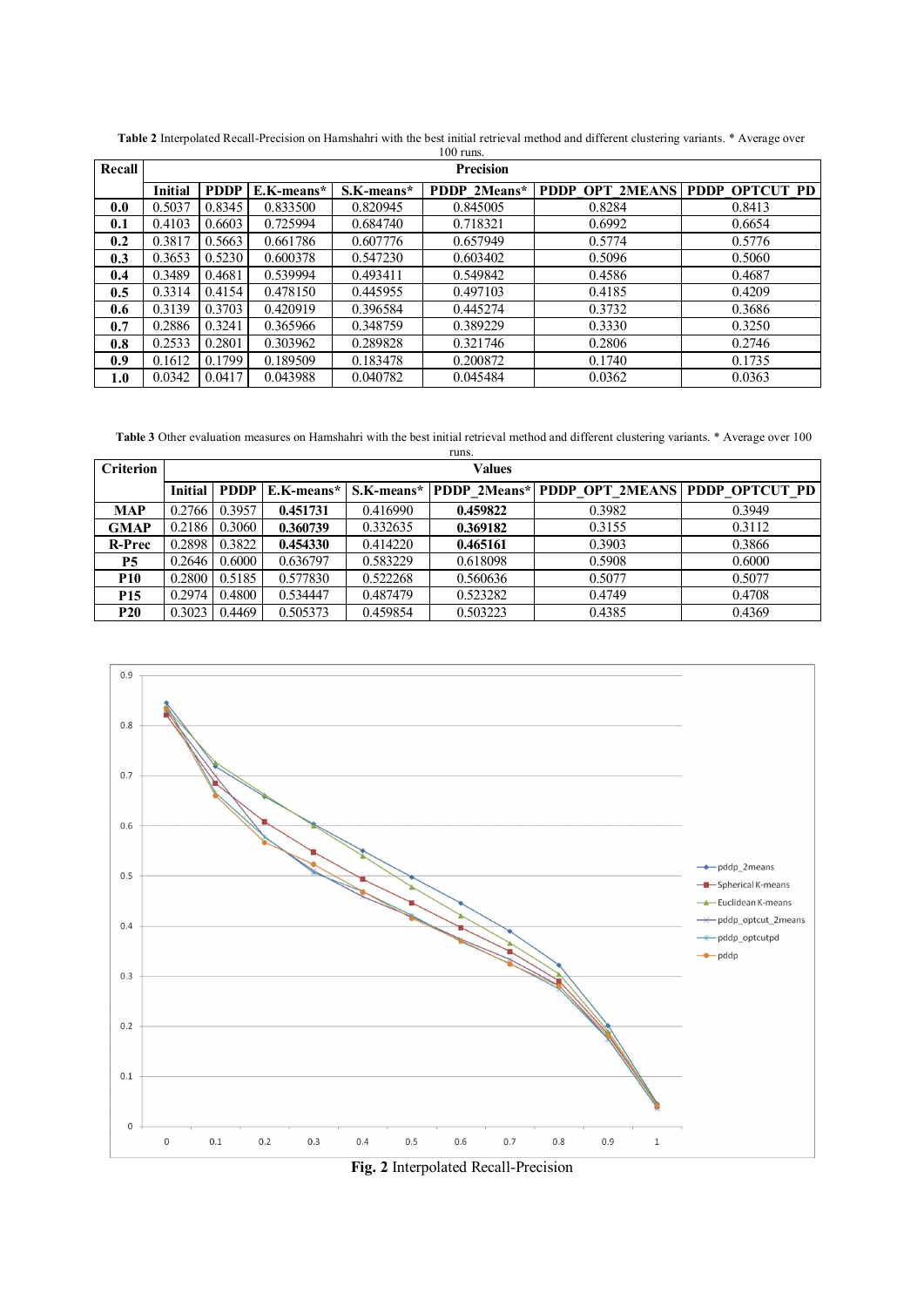|               | <b>Table 4 Different runs on Test Set</b> |        |          |             |          |             |          |             |          |        |          |        |             |
|---------------|-------------------------------------------|--------|----------|-------------|----------|-------------|----------|-------------|----------|--------|----------|--------|-------------|
| Recall        | Precision                                 |        |          |             |          |             |          |             |          |        |          |        |             |
|               | PDDP 2M1                                  | K-M1   | PDDP 2M2 | <b>K-M2</b> | PDDP 2M3 | <b>K-M3</b> | PDDP 2M4 | <b>K-M4</b> | PDDP 2M5 | $K-M5$ | PDDP 2M6 | PDDP   | <b>INIT</b> |
| 0.0           | 0.8146                                    | 0.8255 | 0.8297   | 0.8204      | 0.8125   | 0.8127      | 0.8181   | 0.8234      | 0.8089   | 0.8341 | 0.8187   | 0.8340 | 0.8320      |
| 0.1           | 0.6351                                    | 0.6443 | 0.6504   | 0.6457      | 0.6334   | 0.6358      | 0.6383   | 0.6460      | 0.6334   | 0.6512 | 0.6438   | 0.6519 | 0.6390      |
| 0.2           | 0.5526                                    | 0.5568 | 0.5612   | 0.5621      | 0.5521   | 0.5618      | 0.5509   | 0.5650      | 0.5560   | 0.5719 | 0.5495   | 0.5486 | 0.5595      |
| 0.3           | 0.4817                                    | 0.4854 | 0.4911   | 0.4907      | 0.4838   | 0.4862      | 0.4797   | 0.4943      | 0.4821   | 0.4957 | 0.4800   | 0.4793 | 0.4870      |
| 0.4           | 0.2985                                    | 0.3067 | 0.3041   | 0.3055      | 0.3007   | 0.3030      | 0.2986   | 0.3042      | 0.3009   | 0.3147 | 0.2963   | 0.2869 | 0.3065      |
| 0.5           | 0.1853                                    | 0.1910 | 0.1880   | 0.1925      | 0.1897   | 0.1877      | 0.1870   | 0.1879      | 0.1875   | 0.1947 | 0.1824   | 0.1669 | 0.1864      |
| 0.6           | 0.0981                                    | 0.1051 | 0.1024   | 0.1112      | 0.1025   | 0.1036      | 0.1039   | 0.1063      | 0.1010   | 0.1084 | 0.0999   | 0.0768 | 0.1030      |
| 0.7           | 0.0789                                    | 0.0864 | 0.0813   | 0.0900      | 0.0809   | 0.0842      | 0.0815   | 0.0761      | 0.0818   | 0.0789 | 0.0708   | 0.0576 | 0.0838      |
| 0.8           | 0.0447                                    | 0.0439 | 0.0497   | 0.0487      | 0.0488   | 0.0425      | 0.0492   | 0.0412      | 0.0478   | 0.0408 | 0.0472   | 0.0367 | 0.0510      |
| 0.9           | 0.0297                                    | 0.0282 | 0.0325   | 0.0307      | 0.0317   | 0.0283      | 0.0319   | 0.0264      | 0.0318   | 0.0285 | 0.0324   | 0.0295 | 0.0354      |
| 1.0           | 0.0210                                    | 0.0180 | 0.0212   | 0.0216      | 0.0174   | 0.0180      | 0.0174   | 0.0199      | 0.0171   | 0.0178 | 0.0212   | 0.0173 | 0.0241      |
| MAP           | 0.2637                                    | 0.2705 | 0.2711   | 0.2746      | 0.2664   | 0.2687      | 0.2661   | 0.2708      | 0.2659   | 0.2761 | 0.2642   | 0.2591 | 0.2718      |
| <b>GMAP</b>   | 0.1994                                    | 0.2061 | 0.2068   | 0.2018      | 0.2030   | 0.2050      | 0.2040   | 0.2064      | 0.2028   | 0.2080 | 0.2013   | 0.2026 | 0.2056      |
| <b>R-PREC</b> | 0.3521                                    | 0.3566 | 0.3568   | 0.3582      | 0.3598   | 0.3576      | 0.3597   | 0.3598      | 0.3587   | 0.3567 | 0.3543   | 0.3418 | 0.3583      |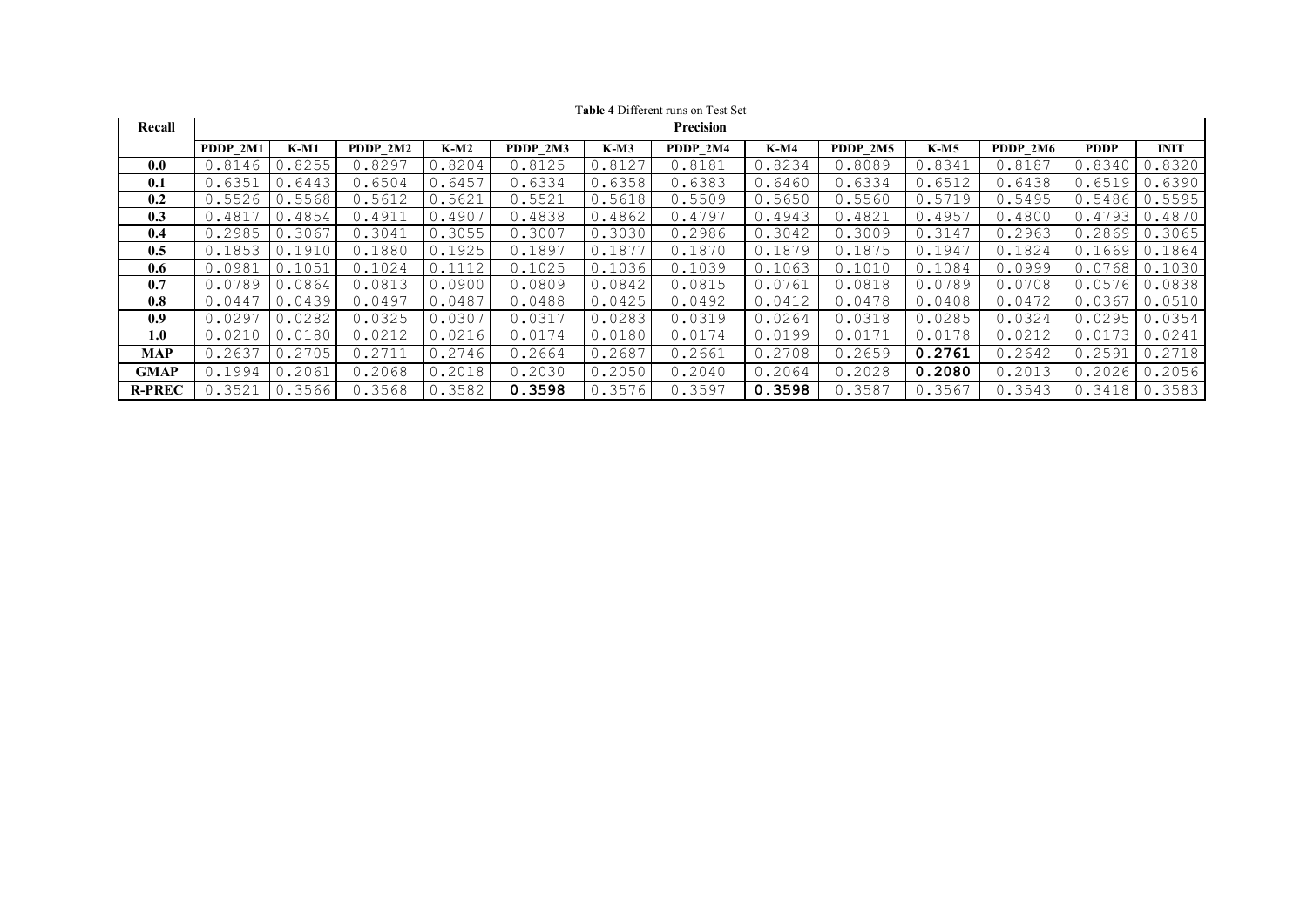#### **3 Results Discussion**

Our experiments describe in several measures. The standard *TrecEval* tool which is provided by *NIST* is used for evaluation [23]. Table 2 and Fig. 2 depict well-known interpolated precision-recall diagram for Hamshahri corpus<sup>1</sup> [a](#page-5-0)nd Table 3 is our submitted running on CLEF test set. In web retrieval tasks, the number of terms in a query is usually small like Hamshahri queries. If the terms cannot provide enough information of the user's need, the retrieval result may be poor. These are known as weak queries [13]. The TREC Robust track [13] was created in 2003 to focus on poor performing queries. Several new measures were introduced to evaluate the effectiveness on weak queries. Since 2004, another new measure Geometric MAP (GMAP) [19] was introduced as an alternative to the mean average precision (MAP). GMAP takes the geometric mean of average precisions of all the queries instead of their arithmetic mean. Table 3 shows a comparison between best initial results [3], [5], [14] and LCA approach using different variants, on Hamshahri corpus.

In this paper we evaluate two different variants of K-means, Spherical k-means [15] and Euclidean K-means [4]. As you see in Table 2 and Table 3, Euclidean K-means give the better results than Spherical K-means between all measures.

Although Euclidean k-means appears to give the better results between all variants and all measures (except PDDP\_2MEANS) especially PDDP, we note that these plots report mean values attained by k-means and related variants. In practice, a single run of k-means may lead to poor results. As a result, a "good" partitioning may require several executions of the algorithm.

Compared to the basic algorithm, PDDP\_2MEANS [10] appears to give the best results between all variants and all measures, even better than k-means.

As you see in Table 2, Table 3 and Fig. 2 LCA make valuable improvement against initial retrieval on Hamshahri corpus. Regarding CLEF train set, we get 26% improvement over MAP measure that compatible with same work on Hamshahri corpus (Table 2, Table 3 and Fig. 2) but we have some problems with test set. As you see in Table 4 our results are weak. In some cases, LCA reduce initial result that we have never such cases on Hamshahri corpus. It must be a program bug or something else; by the way we're working on it now.

## **4 Conclusion**

In LCA approach, the context of a document is considered in the retrieved results by the combination of information search and local cluster analysis, cause first: relevant cluster tailored to the user information need and improve the search results efficiently, second: make high-precision system that contain more relevant documents at top of the result list [1]. Clustering algorithm is a key factor in LCA. We evaluate two well-known clustering algorithms (PDDP and K-means) plus some state of the art approach to improve the weakness of both and create superior results. As you see in section II, we introduce a variant of PDDP (PDDP\_2MEANS) that have better results than Euclidean K-means without some shortcomings of k-means.

## **References**

- **[1]** Amir Hossein Jadidinejad, Hadi Amiri, "Local Cluster Analysis as a Basis for High-Precision Information Retrieval", *In Proceeding of INFOS2008 International Conference on Informatics and Systems*, Egypt, 2008.
- **[2]** A. Aleahmad, H. Amiri, F. Oroumchian, and M. Rahgozar. "Hamshahri: A standard Persian text collection". *White Paper, Database research Group, University of Tehran*, 2008.
- **[3]** A. Aleahmad, P. Hakimian, F. Mahdikhani, and F. Oroumchian. "N-gram and local context analysis for Persian text retrieval". *International Sympo-sium on Signal Processing and Its Applications*, 2007.
- **[4]** A. K. Jain, M. N. Murty, and P. J. Flynn. "Data clustering: a review". *ACM Comput. Surv*., 31(3):264–323, 1999.
- **[5]** A. Nayyeri and F. Oroumchian. "Fufair: a fuzzy farsi information retrieval system". In *AICCSA '06: Proceedings of the IEEE International Conference on Computer Systems and Applications*, 2006.
- **[6]** A. Tombros, R. Villa, and C. J. V. Rijsbergen. "The effectiveness of query-specific hierarchic clustering in information retrieval". *Inf. Process. Manage.*, 38(4):559–582, 2002.
- **[7]** D. Boley, "Principal direction divisive partitioning", *Data Mining and Knowledge Discovery*, 2(4):325– 344, 1998.

<span id="page-5-0"></span>1 http://ece.ut.ac.ir/dbrg/hamshahri/